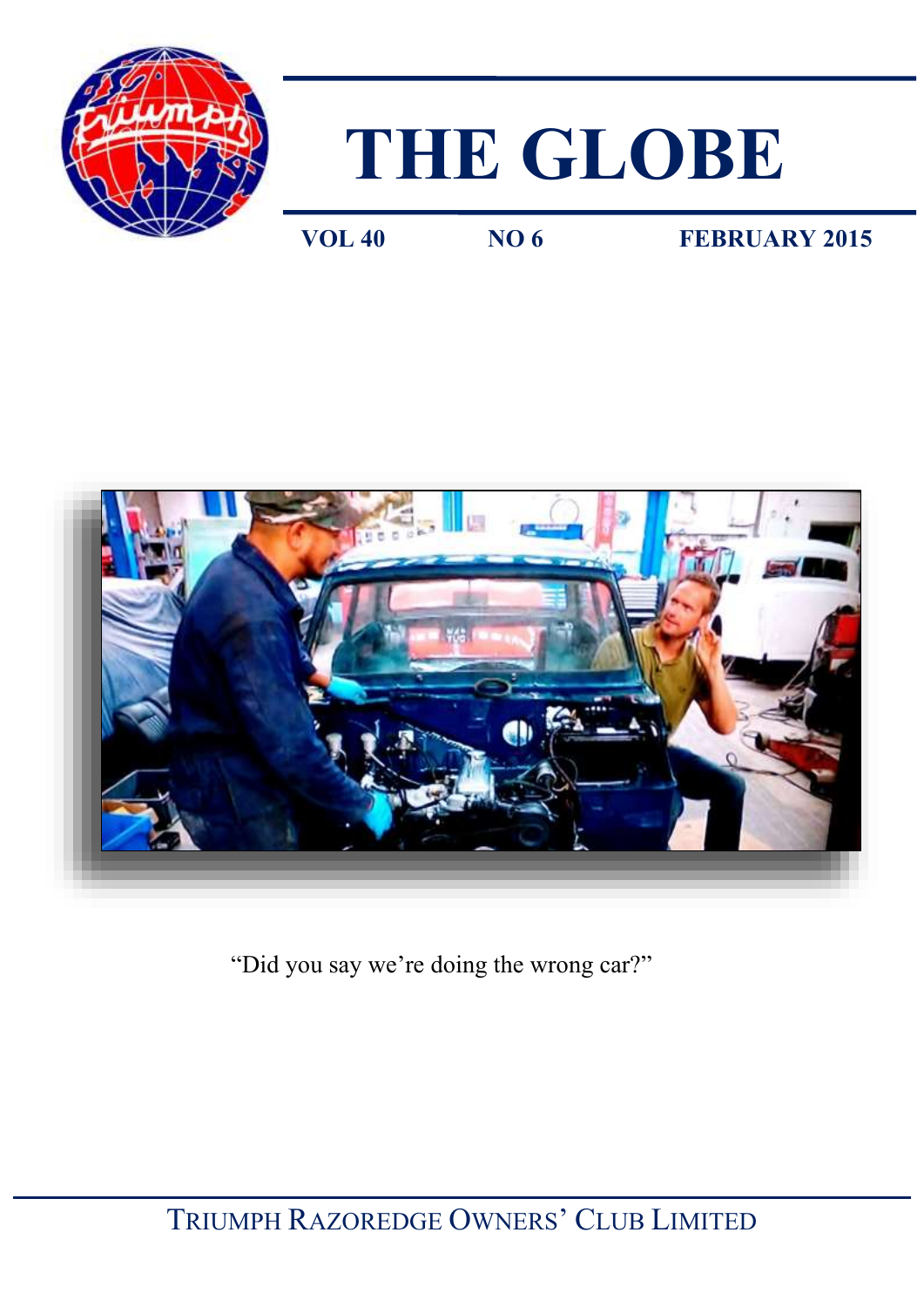### **REGISTRATION NO. 2886923 ENGLAND REGISTERED OFFICE: 9 WATER TOWER CLOSE, UXBRIDGE, MIDDX UB8 1XS**  [http://www.trocltd.com](http://www.trocltd.com/) **(Affiliated to the Federation of British Historic Vehicle Clubs)**

### **Our cover pictures for this issue:**

- Front Spotted by Paul Howard on Channel 4's excellent "Car SOS". Whilst the programme's restorers perform miracles on a Moggie, the car they should really have been doing can be seen at the back of the garage on the right.
- Rear Few vehicles turn heads more than a Renown; but this Renown outshines all. Fuller details are inside the back cover; picture found by David Shulver.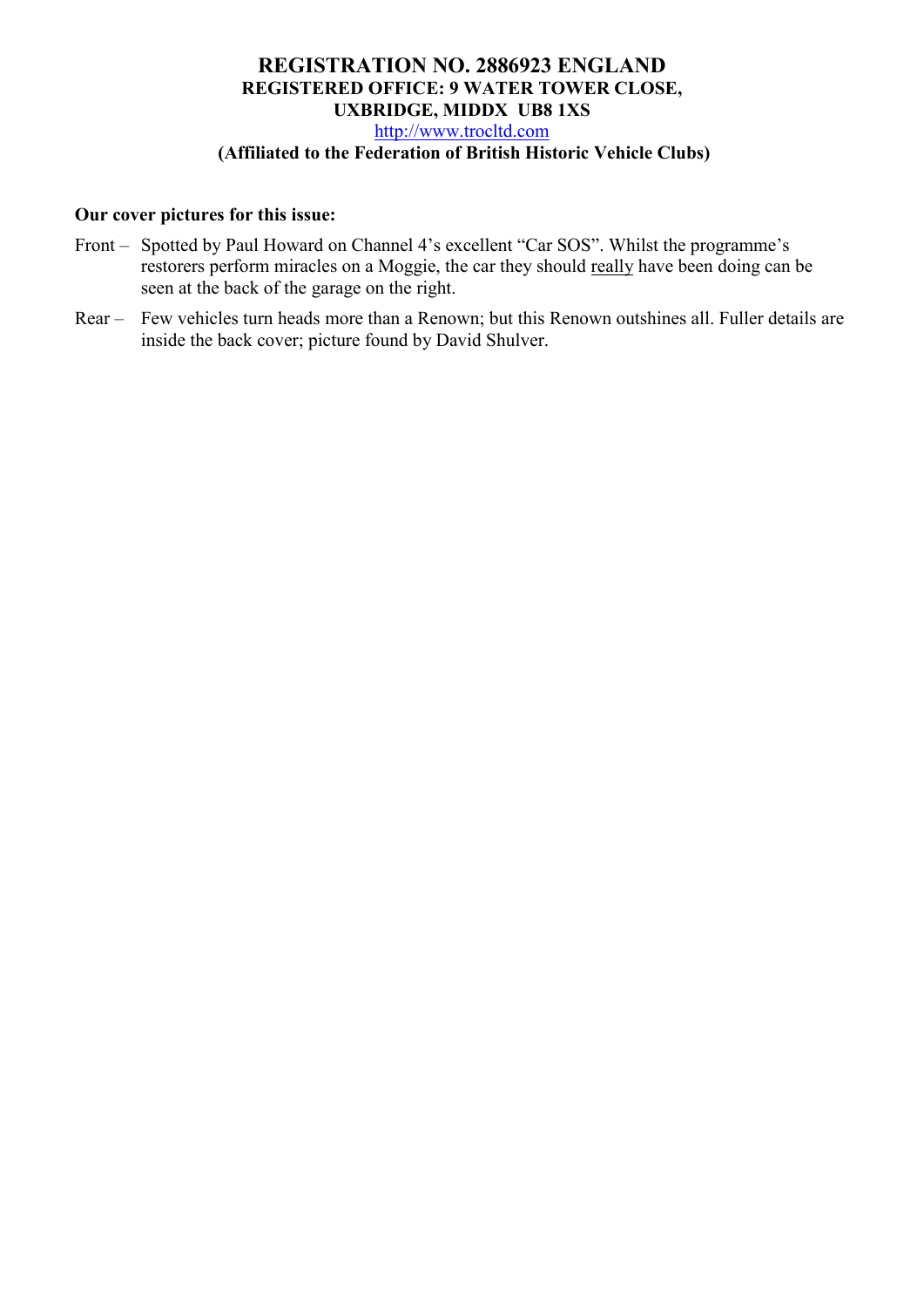# **TRIUMPH RAZOREDGE OWNERS' CLUB LIMITED Reg No. 2886923**

### **THIRTY-NINTH ANNUAL GENERAL MEETING**

# **SUNDAY MARCH 15TH 2015**

To be held at the Heritage Motor Centre, Gaydon, Syndicate Room 7, commencing at 10:30am, when tea and coffee will be available. We hope to complete the formal business by lunchtime, which will leave members the rest of the day to look over the museum.

### **AGENDA**

- 1. Chairman's welcome and address
- 2. Secretary's report, including Minutes of the last AGM and matters arising
- 3. Editor's report
- 4. Membership Secretary's report
- 5. Spares Secretaries' reports and adoption of the spares account
- 6. Treasurer's report and adoption of income and expenditure account
- 7. Membership fees
- 8. Historian's report
- 9. Election of Committee Members for the term April 2015 to March 2016
- 10. Date and venue of the next Annual General Meeting (to be advised by the Globe magazine)
- 11. Any Other Business

# **There is a Voting Slip enclosed in your Globe for you to indicate whether you approve raising the membership fee to £27 (item 7).**

# **BROOKLANDS NEWS**

We are delighted to hear that the Heritage Lottery Fund has allocated £4,681,000 towards the Brooklands Aircraft Factory and Racetrack Revival Project. This money will help transform the grade II listed Wellington hangar into "The Brooklands Aircraft Factory", and restore the finishing straight of the original race track, which in 1907 was the world's first purpose-built racing circuit, amongst other projects. Work will start in the next couple of months, and the Aircraft Factory and the Flight Shed will open during the summer of 2016.

**\_\_\_\_\_\_\_\_\_\_\_\_\_\_\_\_\_\_\_\_\_\_\_\_\_\_\_\_\_\_\_\_\_\_\_\_\_\_\_\_\_\_\_\_\_\_\_\_\_\_\_\_\_\_\_\_\_\_\_\_\_\_\_\_\_\_\_\_\_\_\_** 

### **APPEAL FOR INFORMATION**

David Knowles is researching the life and work of Les Moore, chief stylist for Triumph Cars, in connection with the development of the TR6. If any members have any particular comment or knowledge of Les, who was the man behind the creation of the Razoredge model, please let me know, and I shall put you in touch with David.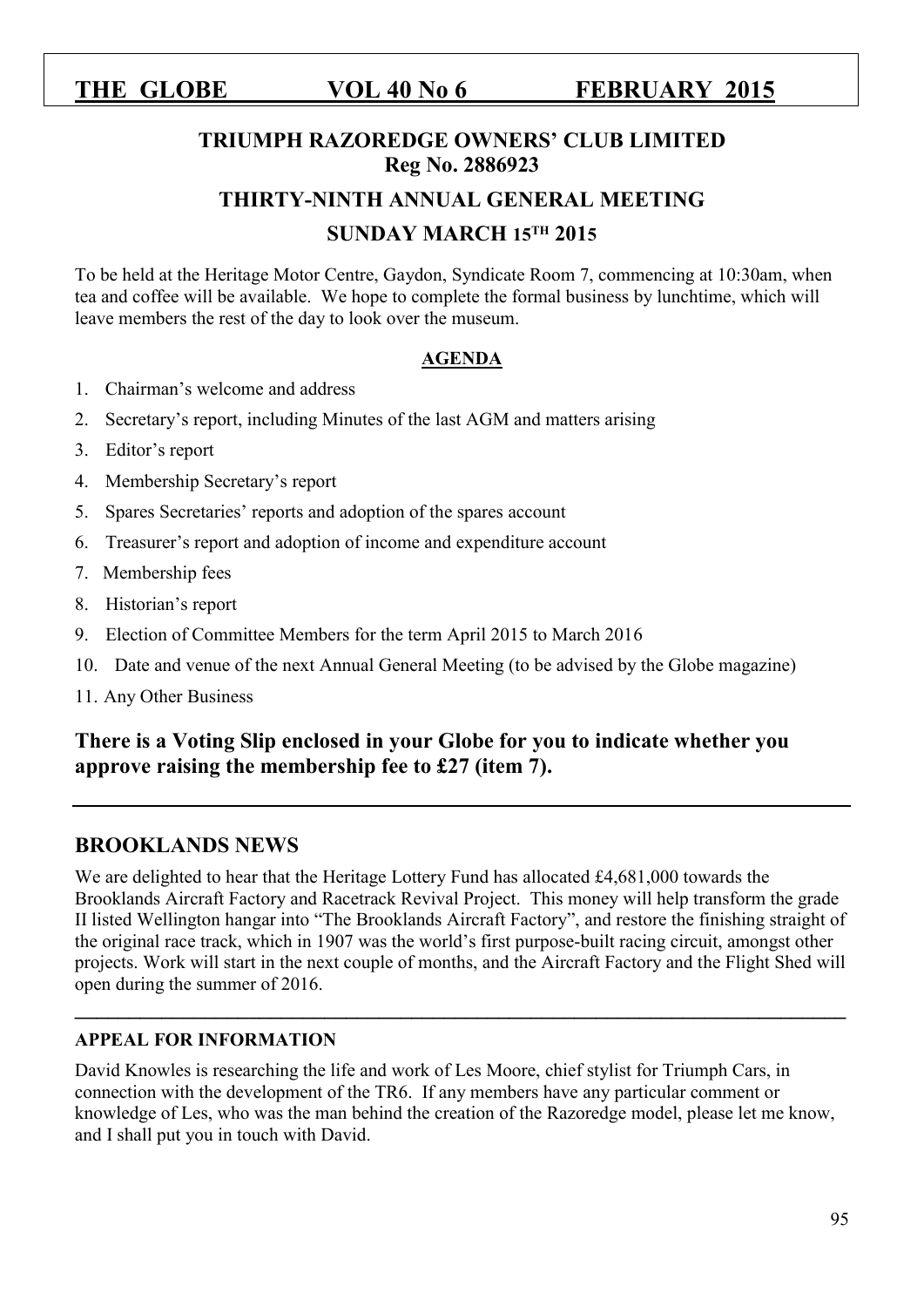

Comments and stories from members about any of the other cars are welcome; email the Editor.

# **CARS AT STOW**

### Tom Robinson

For many years I have extended my general transport interest into the realms of art in transport; in particular the areas of maritime and railway subjects. Over the years I have amassed quite a collection of books by well-known artists, but my 2013 Christmas present came as quite a surprise: *The Transport Paintings of John Chapman;* hitherto an unknown artist to me. As members will now realise, within I discovered the painting of Stow featuring a Renown and after receiving the artist's permission for the

> Club to use the image, I passed details to our editor.

In return, our editor thought it would be a good idea for volunteers to write a few lines about other cars depicted in the scene and so here is my contribution in respect of the Lanchester 10 that can be clearly seen immediately behind the monument.

The new Lanchester 10 was introduced in December 1945, one of the earliest post-war models to enter the market. Based on already

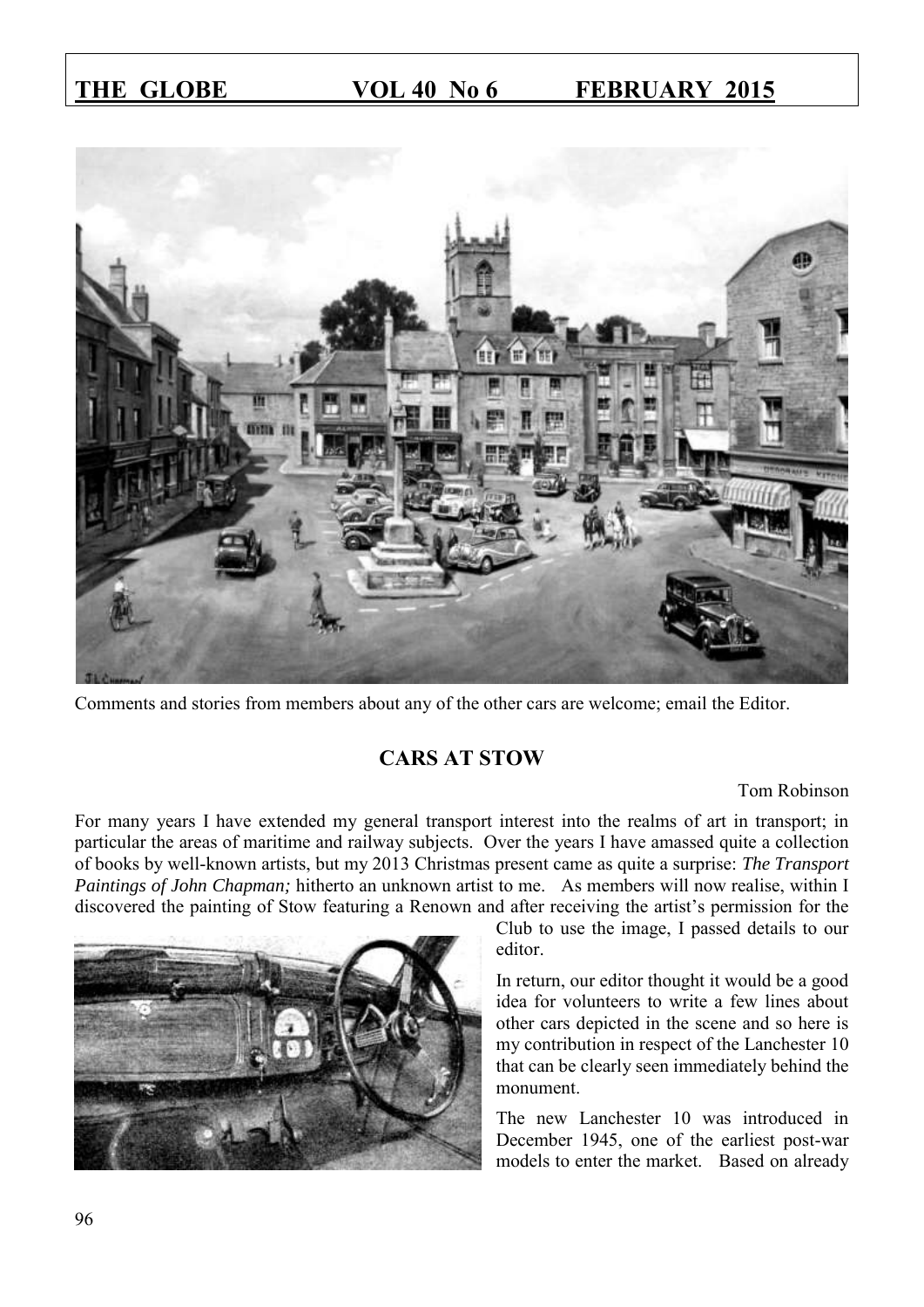established 1939 designs that were almost ready for production, there were certain slight improvements made before the launch.

The engine was of 1287cc capacity, overhead valves and four pistons of 63.5mm bore and 101.6mm stroke with 40bhp maximum power. Transmission was by the famous Daimler fluid flywheel with preselector epicyclical gearbox. Girling mechanical brakes were fitted and suspension was by independent front coil springs and semi- elliptic rears. With a wheel base of 8ft 3 ins and overall length of 13ft 2 ins it was a compact little car giving a turning circle of 35ft.

Engine overhauls would be made easier with this model as the front wings and radiator were designed to be easily removed in one unit, and I feel sure this would prove to be a great help.

> The body was described as 'generally spacious.' Three passengers could be accommodated on the rear seat and there was provision for a radio and optional Smith's car-heater unit. Luggage space was described as adequate, but in reality was quite small.

> I don't think it was ever a large volume seller, but no doubt at the time filled the need for a small car from a quality manufacturer.



Pictures are from *The Motor*, 12th December 1945



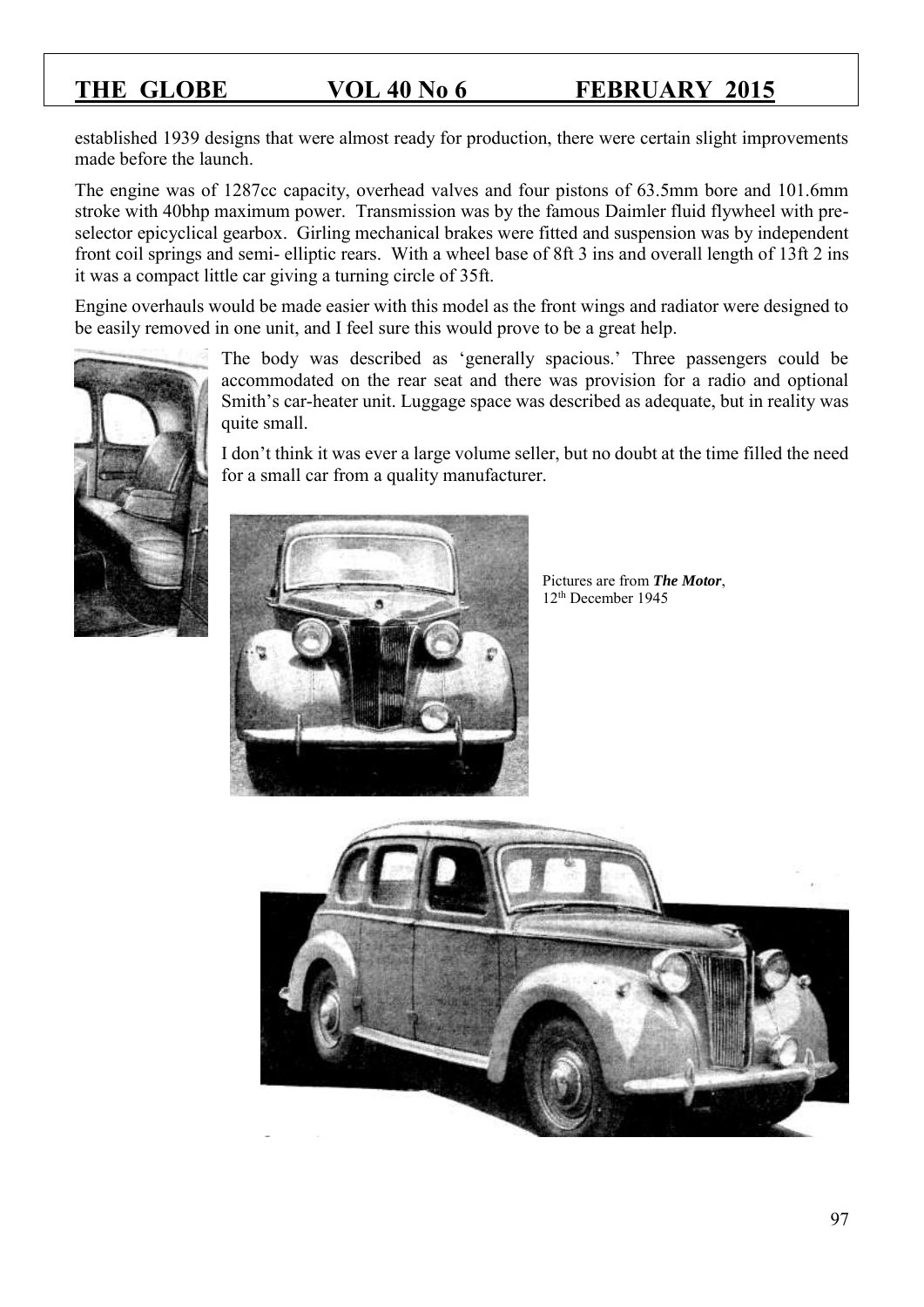# **WHAT'S ON IN 2015**

A list of suggested events which might be of interest to help you plan your motoring activities. *If you know of a good event in your area, please recommend it. Emails to the Editor.* 

| Sunday 1 <sup>st</sup> March             | MG and Triumph Show, NAC Stoneleigh, Warwickshire. Trade stands, cars<br>to look at, and combining the various MG and Triumph clubs in Hall 3.                                                                                                                                                                                                                                                                                                                                                                           |
|------------------------------------------|--------------------------------------------------------------------------------------------------------------------------------------------------------------------------------------------------------------------------------------------------------------------------------------------------------------------------------------------------------------------------------------------------------------------------------------------------------------------------------------------------------------------------|
| Saturday 7 <sup>th</sup> March           | Knutsford Club Tour of Cheshire, for all makes of classics. Check out the<br>website to make sure it's for you. It's not a tyres-spraying-gravel type rally;<br>but it has tests and tasks and activities, like in the good old days when people<br>enjoyed cars and driving. From the picture, they have a sense of style and<br>appreciate the good life.                                                                                                                                                              |
| Saturday 14th March                      | Rolls-Royce and Bentley Workshop, Matt Pickles' workshop near<br>Macclesfield, Cheshire: a practical hands-on examination of a selection of cars<br>and problems.                                                                                                                                                                                                                                                                                                                                                        |
|                                          | Would TROC members in the UK be interested, if we could devise a similar<br>activity with workshop for Razoredge models? Does anyone know of an<br>experienced classic car garage which might be willing to provide a suitable<br><b><i>venue and expertise?</i></b> Just an idea – but we can imagine this might prove<br>popular. If you would support such an event, please email or write to the Editor.                                                                                                             |
| Sunday 15 <sup>th</sup> March            | TROC Club AGM, at Gaydon Heritage Motor Museum, 10:30                                                                                                                                                                                                                                                                                                                                                                                                                                                                    |
|                                          | All members are welcome to attend at the AGM, at which officers for the next<br>year will be elected, the accounts for the past year will be presented, and any<br>questions can be raised. You will be able to hear about the revised<br>arrangements for spares, and we shall discuss membership fees. See voting slip<br>enclosed in this Globe, and the full Agenda on page 115.                                                                                                                                     |
| 20th-22nd March                          | <b>Bognor Regis Motor Club</b> have organised a tour of Hampshire, Wiltshire and<br>Dorset, based at Chilworth Manor, raising funds for male cancer awareness.<br>£350 per person, based on two sharing; two nights dinner, bed and breakfast<br>and other refreshments included in that price. Black tie dinner on Saturday<br>night. On the Sunday, optional visit to Ocean Village Southampton, and<br>harbour cruise on the Princess Caroline. Visit their website for further details -<br>www.theregisrally.co.uk. |
| Saturday 28 <sup>th</sup> March          | Heritage Transport Show, Kent, incorporating the South-East Bus Festival<br>at the County Showground, Detling, Maidstone, 10 till 4pm. All manner of<br>transport and stationary engines; guest speakers, side shows, model displays<br>and over 100 vintage buses. Free parking. Tickets £5 in advance, £8 on the<br>gate; children under 12 go free.                                                                                                                                                                   |
| 28 <sup>th</sup> -29 <sup>th</sup> March | NEC Practical Classics Restoration Show, Birmingham, at which we hope to<br>have TROC representation. If any member would like to take part and to offer<br>their car as our show vehicle, please contact Club Chairman Chris Hewitt, who<br>will tell you what's involved.                                                                                                                                                                                                                                              |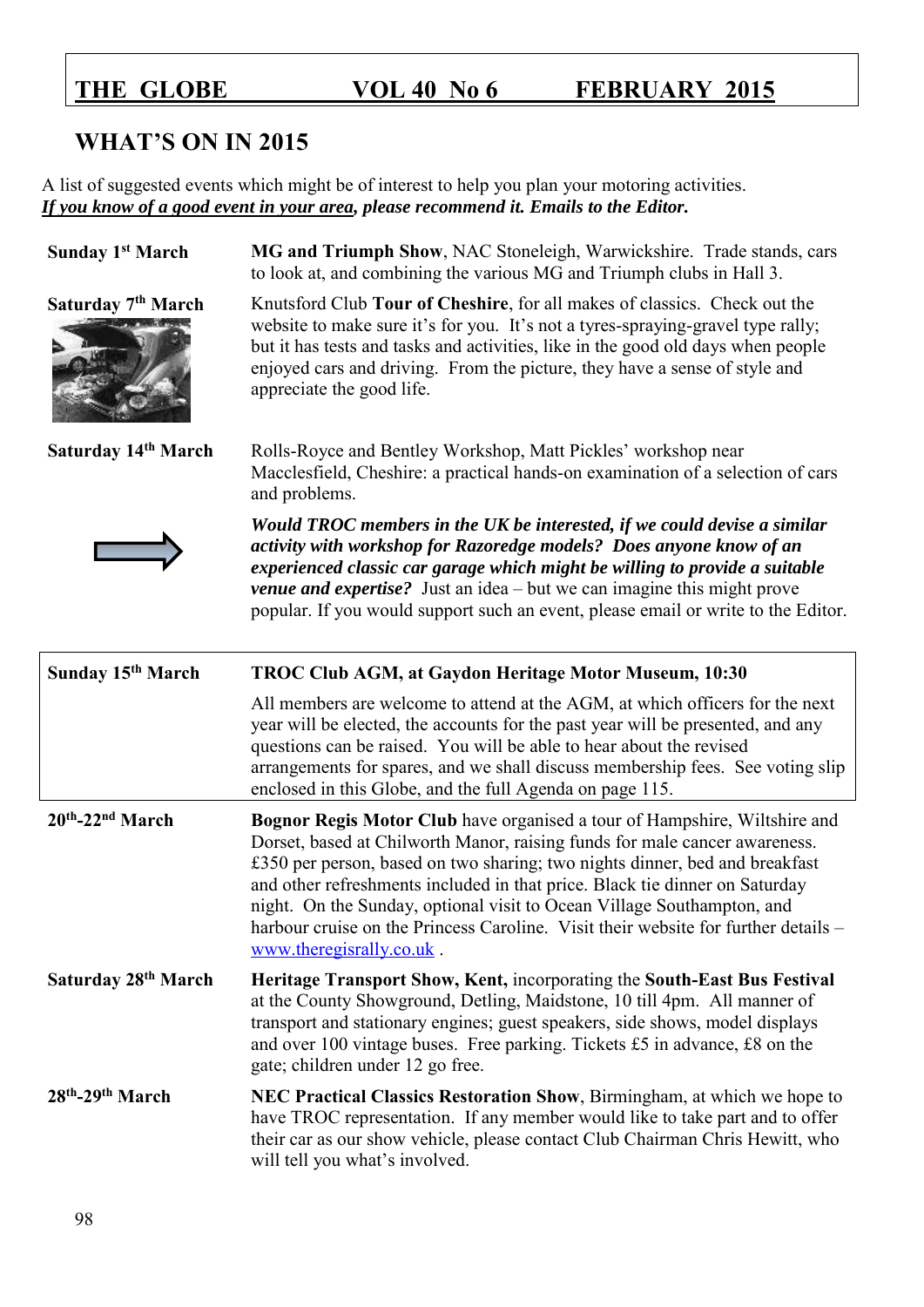| 28th-29th March                                                                        | Spring Transport Festival, Museum of Transport, Cheetham Hill,<br>Manchester.                                                                                                                                                                                                                                                  |
|----------------------------------------------------------------------------------------|--------------------------------------------------------------------------------------------------------------------------------------------------------------------------------------------------------------------------------------------------------------------------------------------------------------------------------|
| 28 <sup>th</sup> -29 <sup>th</sup> March                                               | Somerset Rural Living Show, at Taunton Racecourse, including a classic car<br>show and a run on the Sunday.                                                                                                                                                                                                                    |
| <b>Wednesday 1st April</b><br>and first Weds of each<br>month through to<br>September. | <b>Polesworth Carnival fundraiser</b> from 6pm, entry $£1$ , a meeting of any classic<br>cars and motorcycles, at North Warwickshire Recreation Centre between<br>Polesworth and Tamworth.                                                                                                                                     |
|                                                                                        | <b>EASTER WEEKEND</b>                                                                                                                                                                                                                                                                                                          |
| $3^{\text{rd}} - 6^{\text{th}}$ April                                                  | South Devon Railway Easter Transport Extravaganza at Buckfastleigh and<br>along the SDR route: steam and Diesel passenger and goods trains, fairground<br>rides, good food and beer, and classic cars. If that's not an ideal day out, what<br>is?                                                                             |
| Sunday 5 <sup>th</sup> April                                                           | Argyll Classic Tour of the Kingdom: organised by the Caledonian Classic<br>and Historic Motor Sport Club, a tour of western Scotland on a new route<br>devised for this year. If there is better countryside than this, I don't know of it.                                                                                    |
| $5th - 6th$ April                                                                      | St Asaph Car and Motorbike Show Easter weekend in North Wales: it's<br>about five miles south-east of Bodelwyddan. (You won't have heard of that<br>either, but I love those crazy Welsh place-names.) There's a fun run on Easter<br>Sunday for exhibitors, through the glorious Welsh countryside.                           |
| $5th - 6th$ April                                                                      | Crich Easter WW2 Home Front: a 1940s themed event, starting the season at<br>Crich Tramway Museum. Expect air-raid warnings and low-flying aircraft, and<br>remember to carry your Identity Card. Derbyshire.                                                                                                                  |
| $5th - 6th$ April                                                                      | Weston Park Midlands Festival of Transport If you like big events, this is<br>the one for you this Easter: 1,500 vehicles, 18,000 visitors expected, and all the<br>activities, sideshows and exhibits you'd expect at a meeting of that size.<br>Funfair, simulators, inflatables; frequent display events in the main arena. |
| Monday 6 <sup>th</sup> April                                                           | St Catherine's Fair, Surrey. Car Boot stalls, farmers' market, dog show, tug<br>of war, and some classic cars. An altogether different type of experience from<br>the one above – but each to their own! Shalford Park, Guildford.                                                                                             |
|                                                                                        | <b>OTHER EVENTS, COMING SOON</b>                                                                                                                                                                                                                                                                                               |
| Saturday 11 <sup>th</sup> April                                                        | Wetherby Autojumble and Classic Meet, Wetherby Racecourse                                                                                                                                                                                                                                                                      |
| Sunday 12th April                                                                      | <b>Malvern Spring Classic Car Show and Autojumble, Three Counties</b><br>Showground, Malvern.                                                                                                                                                                                                                                  |
| Sunday 12th April                                                                      | <b>Newark Autojumble</b> opens at 7am for stallholders, 10am for the public. I<br>think all these autojumbles imply they are expecting us to have got the car out<br>once, and found that we need some bits                                                                                                                    |
| Tuesday 14th April and<br>each 2 <sup>nd</sup> Tuesday of the<br>month                 | Benington, Hertfordshire Classic Car Evenings at the Lordship Arms, 42<br>Whemstead Road, Benington. No membership, no fees, no bookings; just a<br>friendly drop-in evening at a good pub. The car park will hold 40 cars and is<br>reserved for classics. 6pm onwards.                                                       |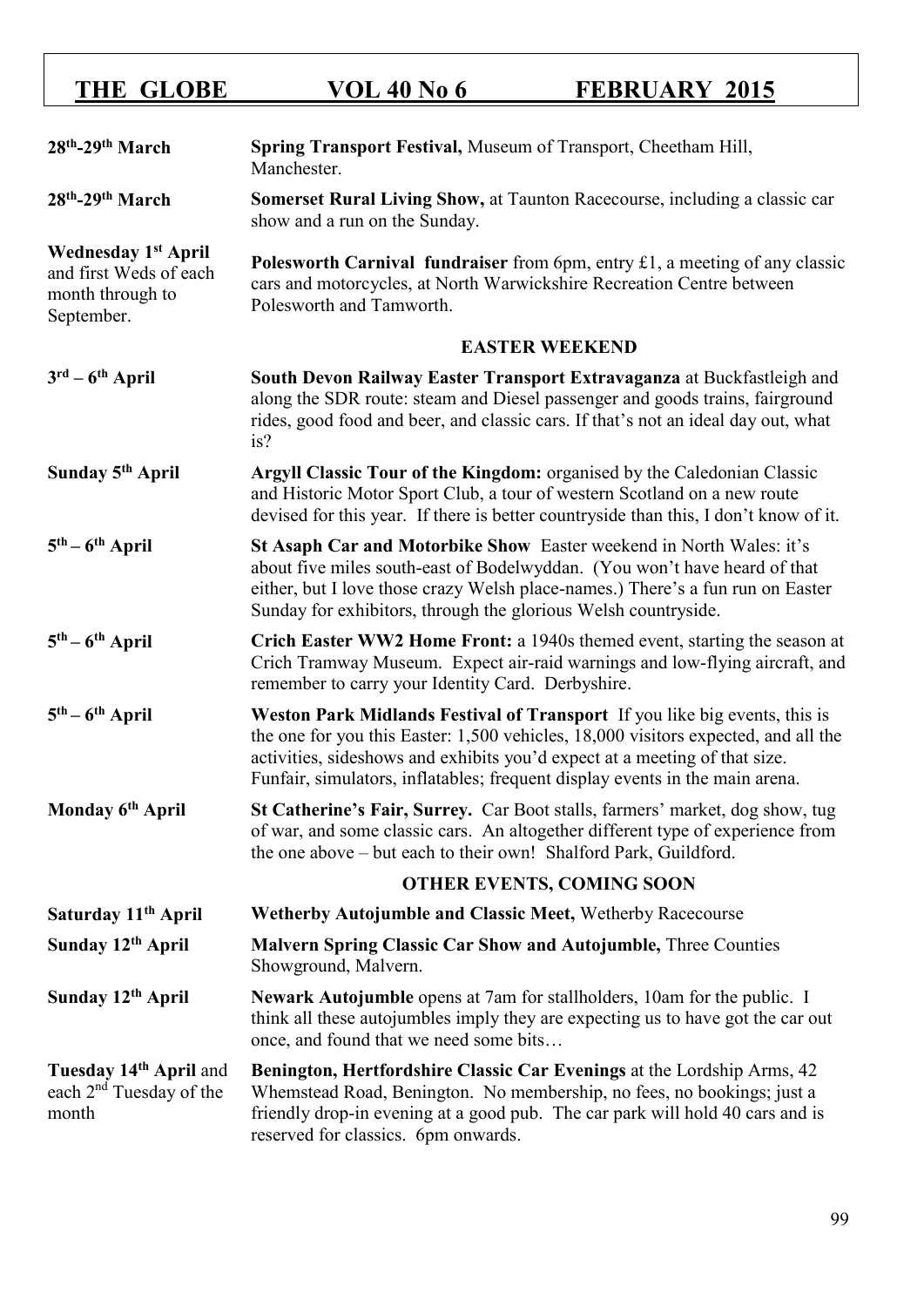| Saturday 18th April             | Gaydon Spring Classic Virgins, an event intended to encourage and support<br>new and potential classic car owners. Experts will deliver guidance on the<br>theory, and there will be some workshop basic maintenance hands-on<br>experience; the afternoon will be spent driving classic cars on the open road.<br>At Gaydon Motor Heritage Centre, just off the M40.                                                                                                                                                                                                                                                                               |
|---------------------------------|-----------------------------------------------------------------------------------------------------------------------------------------------------------------------------------------------------------------------------------------------------------------------------------------------------------------------------------------------------------------------------------------------------------------------------------------------------------------------------------------------------------------------------------------------------------------------------------------------------------------------------------------------------|
| 18th-19th April                 | Sandbach Festival of Transport, Cheshire. Vintage and new vehicle parade,<br>hog roast, art exhibition, Northwest Town Crier competition, fairground rides,<br>live music, marching bands, charity stalls – and free entry. Takes place<br>throughout the town centre.                                                                                                                                                                                                                                                                                                                                                                              |
| Sunday 26th April               | <b>Drive-It Day 2015:</b> whether taking part in an organised event, visiting<br>one, or just being out and about in your car, try to take part in Drive-it day, and<br>enjoy being part of the classic car movement.                                                                                                                                                                                                                                                                                                                                                                                                                               |
|                                 | <b>Remote areas and other places</b> $-$ <i>would you like to organise a meeting in your</i><br>own area? West Country, Dorset and the Isle of Wight, East Anglia, Wales,<br>Midlands, the Lakes, Yorkshire and Northumberland, Scottish Lowlands and<br>Highlands and even the Isles – we have members all over the UK. Why not<br>nominate a good pub or picnic spot, and a time, and we'll publish it in the April<br>edition. See who turns up to meet you, and perhaps agree a little road run.<br>Notify the Editor – email address and phone number inside the front cover. If it<br>works, you could have started your own local tradition. |
| $20th - 21st$ June              | Bath Festival of Motoring, Lansdown, Bath. A substantial two-day gathering<br>with many attractions, including live music, food court and bar.                                                                                                                                                                                                                                                                                                                                                                                                                                                                                                      |
| Sunday 12th July                | The TROC Club Rally $-$ full details to follow in the April edition $-$ but this<br>will be a big one! It is the Club's 40 <sup>th</sup> anniversary, and will revisit a favourite<br>venue for the Club and the Cars. Do plan to take part if you can. Not to be<br>missed! We shall be at Kimbolton Country Fair and Classic Car Rally (not<br>starting at Coventry Transport Museum as previously suggested).                                                                                                                                                                                                                                    |
| $10th - 13th$ September<br>2015 | Ten Countries Rally 2015 is similar to the RRBR except it covers a route                                                                                                                                                                                                                                                                                                                                                                                                                                                                                                                                                                            |
|                                 | around Europe; 2,000 miles in forty-eight hours. However, if you're about to<br>leap at this chance – sorry, but the applications list was filled within 48 hours of<br>its opening.                                                                                                                                                                                                                                                                                                                                                                                                                                                                |

*If you are at an event, or otherwise out and about with your car, DO please send us a photo or two and a brief account. Including overseas members!*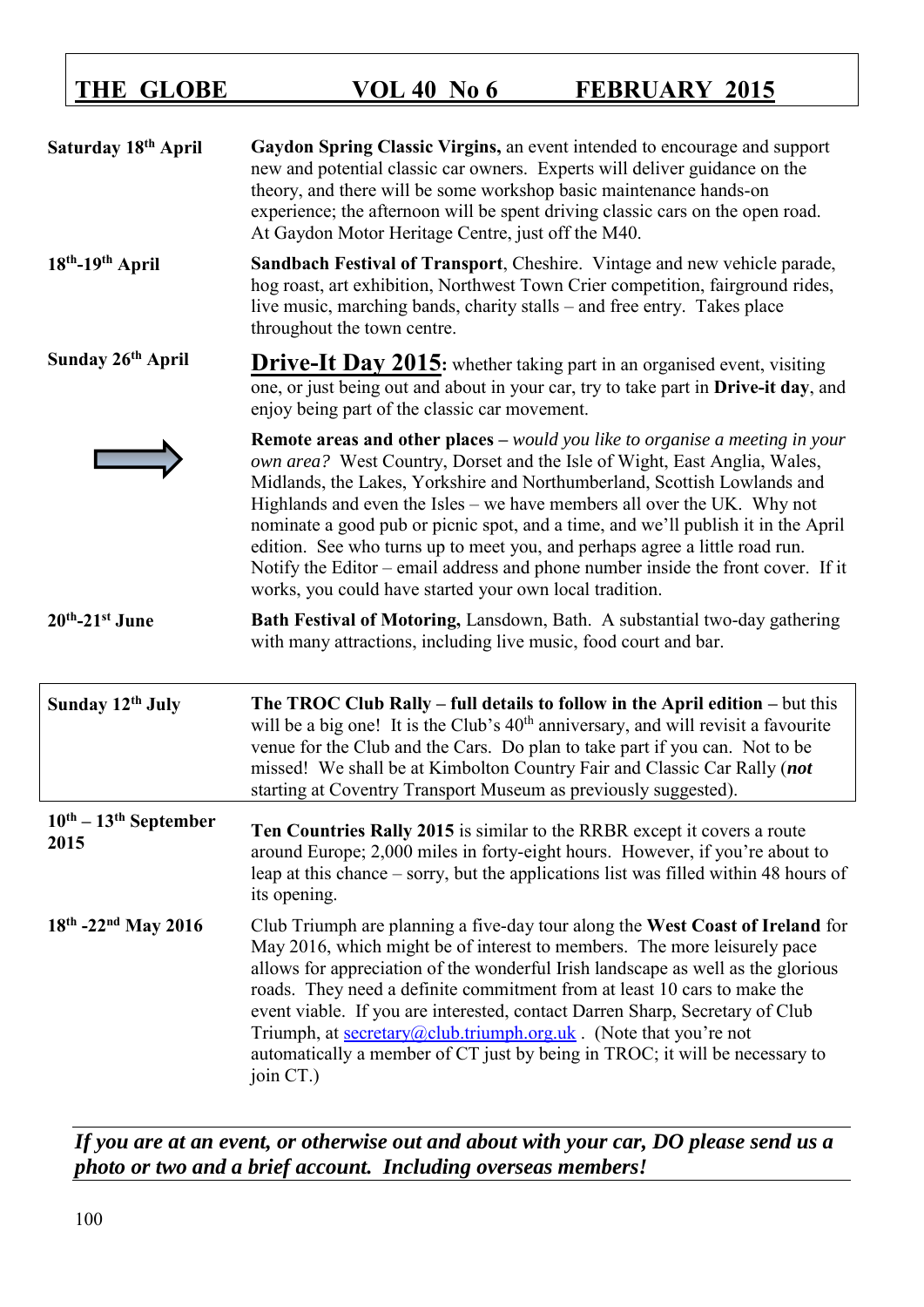# **OTHER OLD CARS… RUST IN PEACE?**

Ray Gomm, whilst on a trip to the West Country a little while back, came upon this little collection of quietly-decaying cars and other items.



He writes: "On the A388 between Holsworthy and Launceston lies the hamlet of Chapman's Well and there on the side of the road you'll find a garage which looks as though the owner simply locked up after a hard day, walked away and never returned. ( We've all felt like that at times.)



"Outside are three old minibuses blending into the undergrowth and a Triumph beyond any means of salvage. Inside, a host of cars, engines, gearboxes etc and a shop still with cans of oil on the shelves."

These places take on a strange fascination; an accidental museum of someone's life and work, preserved as a moment in time when they were last visited, like a scene from Pompeii. That TR3 really does look like a half-dissolved cube of sugar; a frozen frame from a stop-action record of rust eating a car.

We have evidence of other cars likely to enter the same limbo-world, from appeals from Razoredge owners.

Gregor Robertson writes "Dear Roger, sorry I haven't been in touch and also for dropping off the membership. My car is still awaiting restoration and as I have other projects on the stocks, and this one requires a huge overhaul, I'm unlikely ever to tackle it. (I am now 72!) Having broken another 2 hopeless wrecks years ago I have tons of spares. It would be really sad if this car is broken. Chassis and mechanics are good. Any ideas? I did try advertising it a couple of years back but no interest. I'd be looking for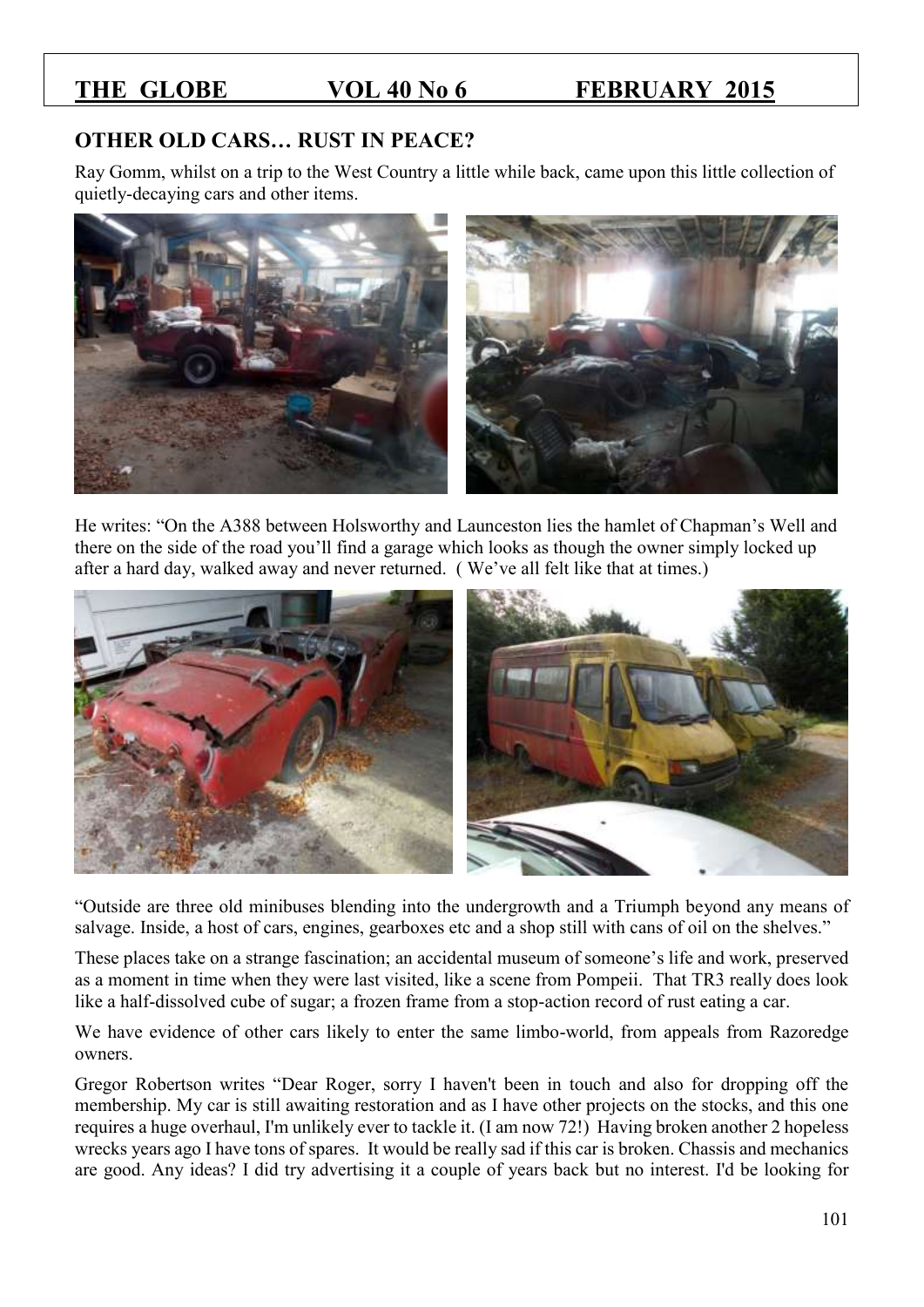£1200 for everything including a complete reconditioned engine but won't split the lot. My telephone number is 07866 505 461 and the car is near Edinburgh. No need to say, it will need trailering away. All best, Gregor Robertson."





Here is our dilemma: so many cars are looking like the 'before' side of a very good 'before and after' restoration article. It's moving on from that stage that strains and over-taxes our resources, and then what you have left is something that's too inspiring and precious to throw away – but what else can you do with it?

Meanwhile member Paul Graylen is at a different stage in the process, having made progress with his own car but having acquired a second spares car along the way.

"Last year I acquired a TDC 218 Reg No MUW 526 which some years ago had been restored to a decent standard. It was sold in 2009 to a Mr Dorey near Spilsby, Lincolnshire, who did little with it and sadly left it stood outside with the result it deteriorated in condition. Mr Dorey died just over one year ago, and I then acquired the car .The chrome work was poor and incomplete. I had the front bumper re-chromed along with the rear sections. The front did not have any overriders fitted, whilst the rear overriders were so badly pitted they were beyond re-chroming. I spoke to Chris Hewitt some months ago to establish if TROC had any in stock which could be re-chromed, but there were none suitable. So I set about trying to find some, the result being my search took me to a stripped car with all the chrome work packed away. This car had been obtained by a lady's late husband, and I ended up buying all the car from her, which I now have back home here at Broadholme. The gentleman had over 12 years ago started to restore it but died before it was complete.

My first thought was to rebuild this second car as my son is showing an interest in the Razoredge; however the task will not be viable as there are too many parts missing. All the doors, boot lid and bonnet have been prepared with the doors already having been resprayed, some of the chrome work has been re-chromed and the bumpers are good, and all these parts I propose to keep along with the engine as a spare - just in case and substitute parts for my own car. That leaves a rolling chassis as shown in the attached photographs."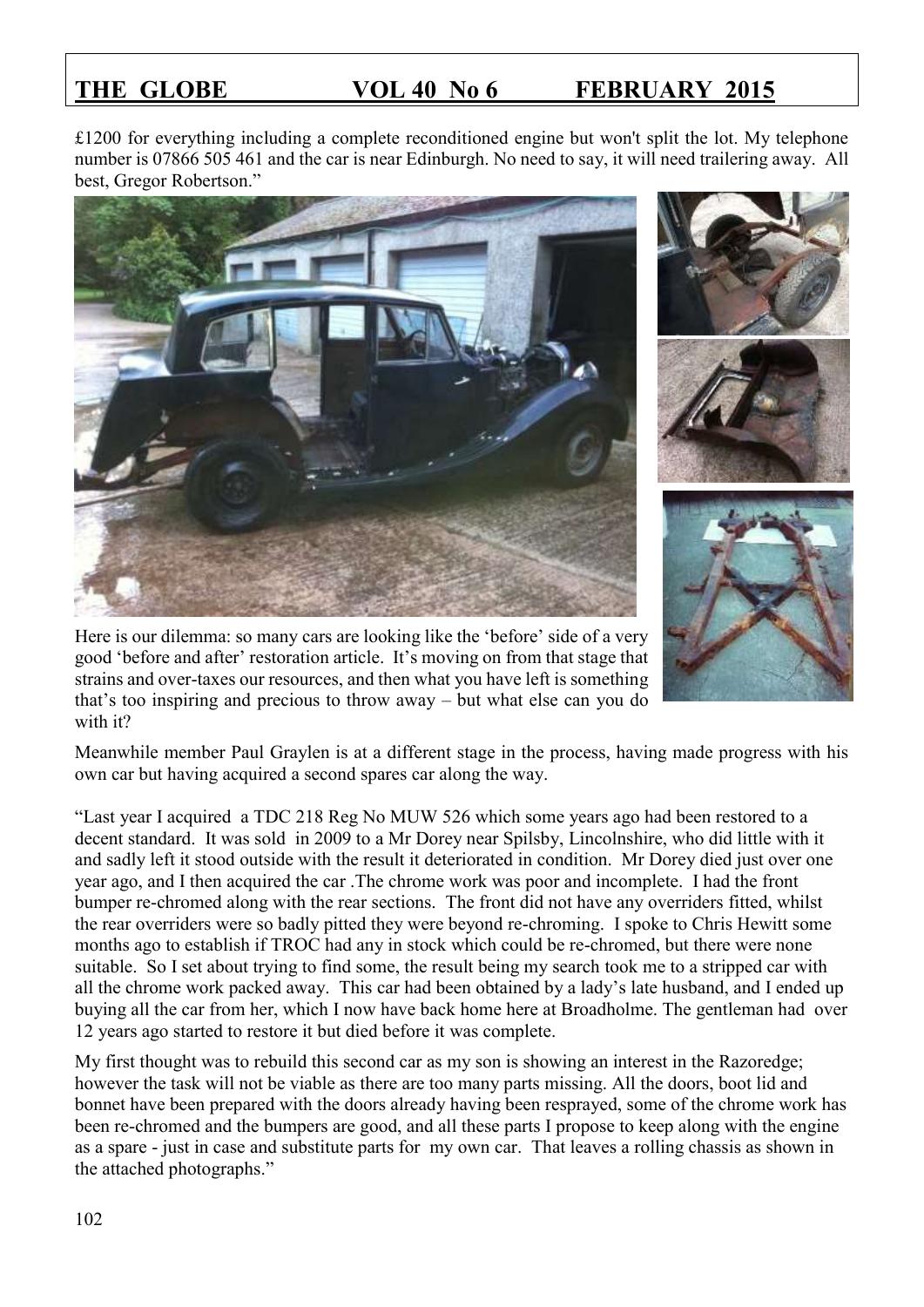

The above image shows clearly the key structural differences between the TD/TDA models and the later TDB and TDC: the chassis members are of tubular steel, and the front suspension has a transverse leaf spring, which can clearly be seen bolted to the underside of the front chassis cross-member. Compare this with the diagram of the suspension of the TDB/TDC shown in the article on Graham Sinagola's work, pages 108-109 below.

Paul continues: "I have a V5 for this car which is now in my name, Reg Number DVY 966, first registered 2-2-1949, commission number TD 3837DL. In my view it would be criminal to wheel this fine old lady into the scrap yard, hence the reason for this email. If any member might be interested in this along with some of the other parts I have, before placing it on Ebay to maximise coverage, I thought the club should have first option. I do have a trailer so could deliver and I will not be looking for a fortune for the old girl, but would rather her go to a worthy cause. I do not wish to leave her outside where she now is so wish to find a new home as soon as possible. Any interested party is welcome to come and view so can feel free to ring me at any time, but best is evenings. Hope you may be able to help."

Paul's telephone number is 01522 702 611.

However, the club already has for sale a fully refurbished as-new rolling chassis for the TD model, and if anyone is inspired to start building a Razoredge from the foundations up, it is more likely they would start with that, even though this one has an identifiable registration number and DVLA registration documents to go with the chassis.

But what, in that case, becomes of this rolling chassis? We share exactly Paul's immediate reaction: it would be tragically sad just to drive it to a scrap metal dealer and exchange it for a few pounds for the weight value of old steel. And yet in the 'For Sale and Wanted' section of each edition of the Globe we often have similar cars – 'suitable for breaking for parts, or possible restoration project.' *We so need a person with a great big dry barn, and a love of these ancient decaying wrecks!* 

Another work in progress is reported by Andy Kemp, who has updated several parts in his entry on our 'Items Wanted' and also 'Items For Sale' pages this month, as his restoration moves along. He says:

"When this car was taken off the road it was going to be a 1-2 year restoration project, but as we all find, the more you dig the worse it is. Due to working full-time, grandchildren, wife, two grown-up daughters... I get some Saturdays to work on the Renown. This is now my 10<sup>th</sup> year of restoration. Enclosed are photos from different stages. The body is now back on the chassis, ready for the rear area to be restored.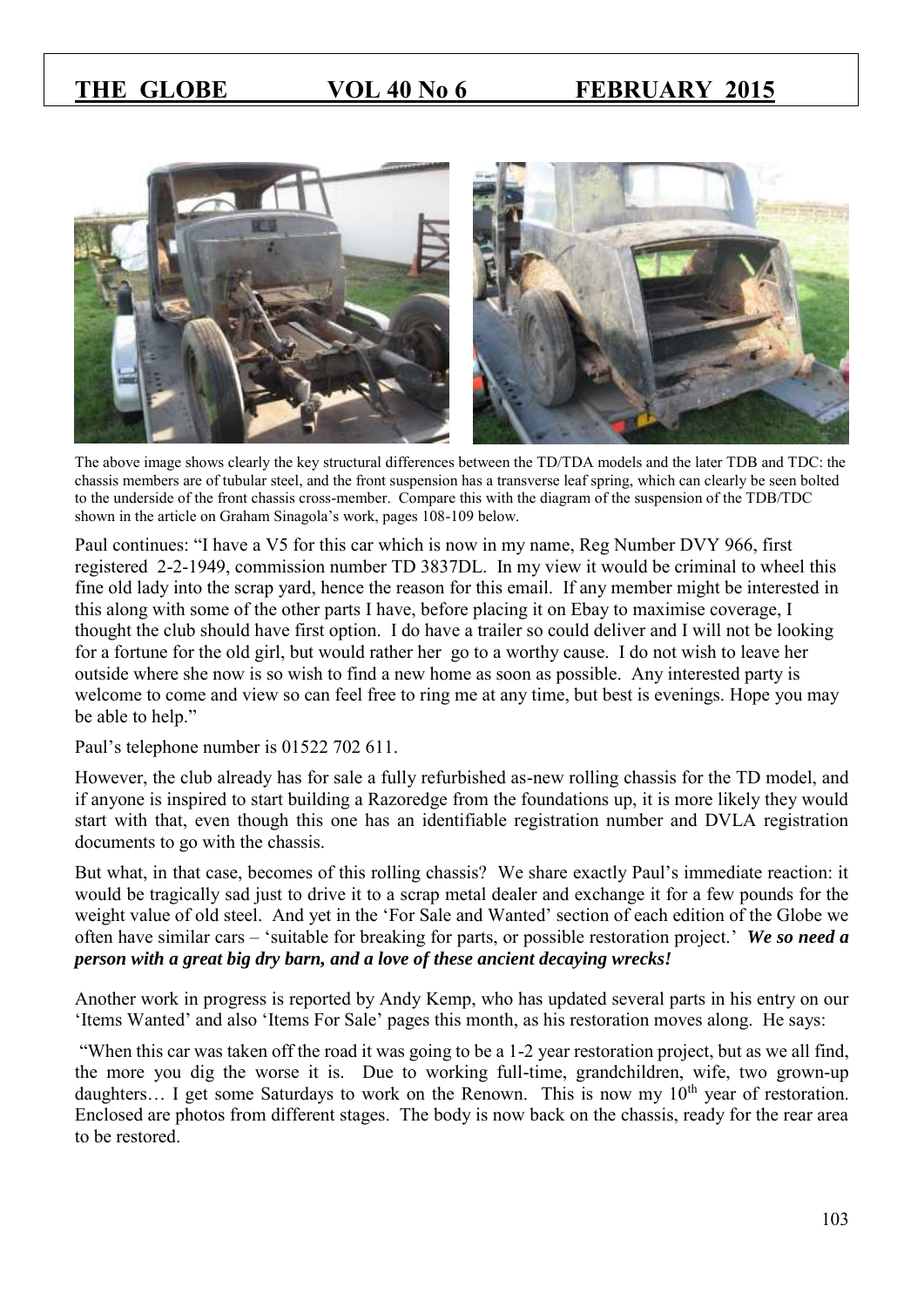



The more you dig, the worse you find.



"All the woodwork has been remade and given 3 coats of clear Sadolin. The chassis has been taken down to bare metal, repaired, and then new bushes fitted. It has had 3 coats of Hammerite, and finally Waxoyled inside. All steering, springs, suspension and brakes parts have been given similar treatment.



"I'm hoping to get the car on the road next year, but don't count on it."

When this car is finally able to join us at a summer rally, the cheer is going to be enormous.

**IMPORTANT NOTE:** Please be very cautious when undertaking any work on your car, unless you take full responsibility for what you're doing, and you have the necessary level of skill and expertise to be sure that work you undertake on your car leaves it safe and roadworthy. If in doubt, have work done by a properly-qualified professional. The accounts given in any GLOBE article are only the experiences of the Member, and are no substitute for a manual; we are sharing members' ideas and experiences, not offering guidance on what might or might not need doing on your car.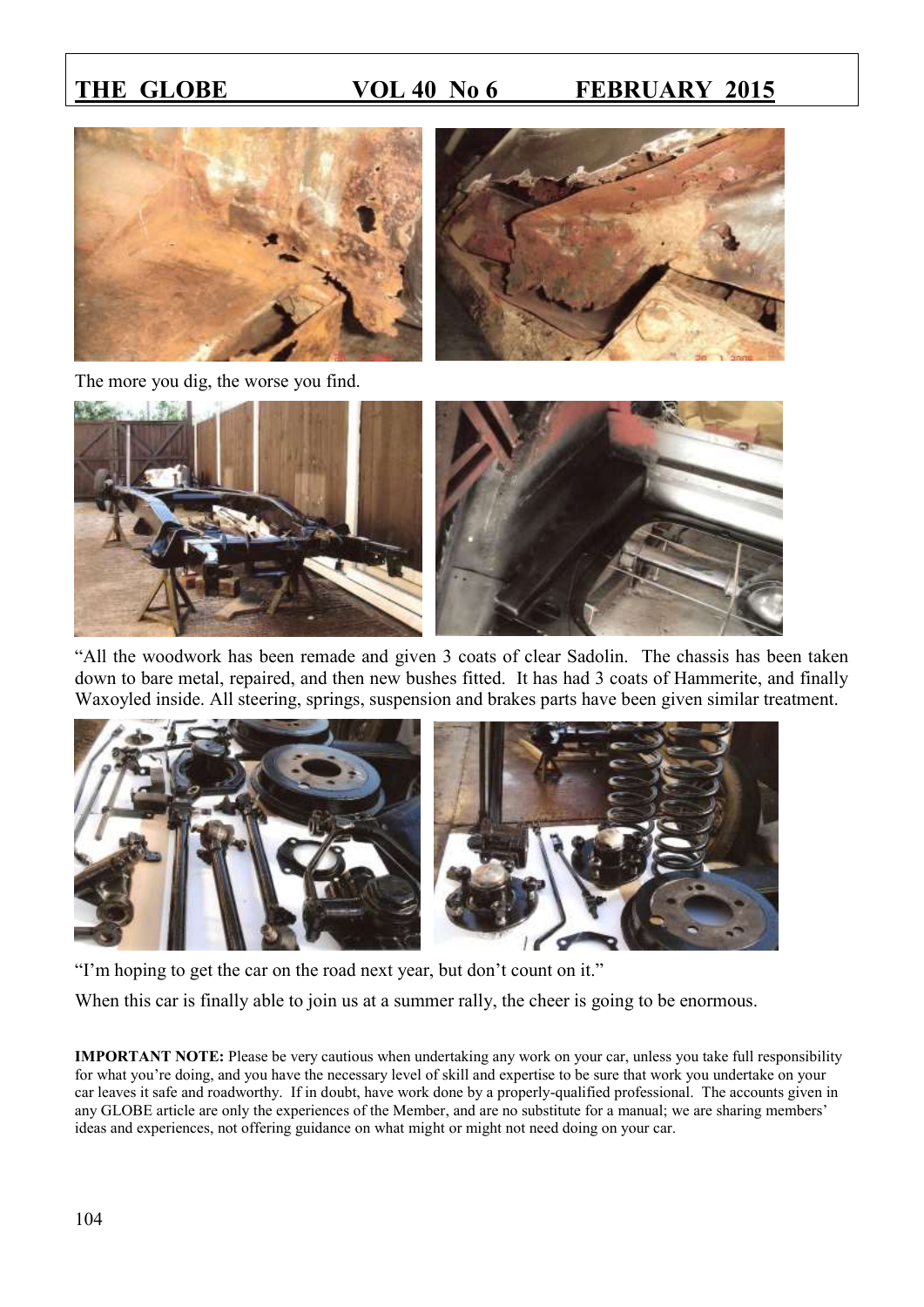### **HISTORY SNIPPET: TRIUMPH RENOWN BVV 715**

David Wickens has collected information relating to this car.



This vehicle was purchased second hand by Roger Mitchell who was living at the time in Burwood Road, Northampton in the 1960s. It had been taken in as a part exchange by a garage at Moulton Northamptonshire. The colour of the car was a light green (not metallic) with grey leather upholstery and grey thick pile carpets. Roger Mitchell recalls his time with the car:

"This vehicle was purchased second hand from a garage at Moulton, which was a village just outside Northampton. The garage was owned and run by Bill Smith, a local colourful character, and I used to help him out when he was very busy or not very well, which was quite often as he was not in the best of health. At that time I was working at Northampton Council and am a qualified motor engineer. One morning he said to me. "Check all the cars on the front to see if they have got antifreeze in them".

I found that the Triumph did not have any in it, so it was duly drained out, refilled with antifreeze and whilst I was running the engine to circulate the antifreeze and listening to the car's radio, I thought to myself this is a nice clean car, so I duly inspected it and found that apart from the engine which was very noisy it was in factory condition. The body was in excellent condition, had not been in an accident or been re-sprayed. The radio and spot lights would appear to have been fitted by the factory and nothing appeared to have been played with or altered in any way.

Everything seemed to be original apart from the tyres and battery, so I decided to purchase it. This vehicle when new would have probably been supplied by the Douglas Garage, Sheep Street, Northampton which was the main dealer for Standard Triumph and spares stockist for Northampton. The registration number is a Northampton Borough number and the registration and licencing facility was housed in the Northampton Police Station and was staffed by one man. Presumably any records would have been passed on to the DVLA when they took over the vehicle licencing. The Log Book as far as I can remember was the original and not a duplicate and I think that I was the third owner. As far as I can remember the previous owner worked for Pianoforte Supplies at Roade, a village in Northamptonshire. This company as well as making parts for pianos made hub caps and trims for car manufacturers.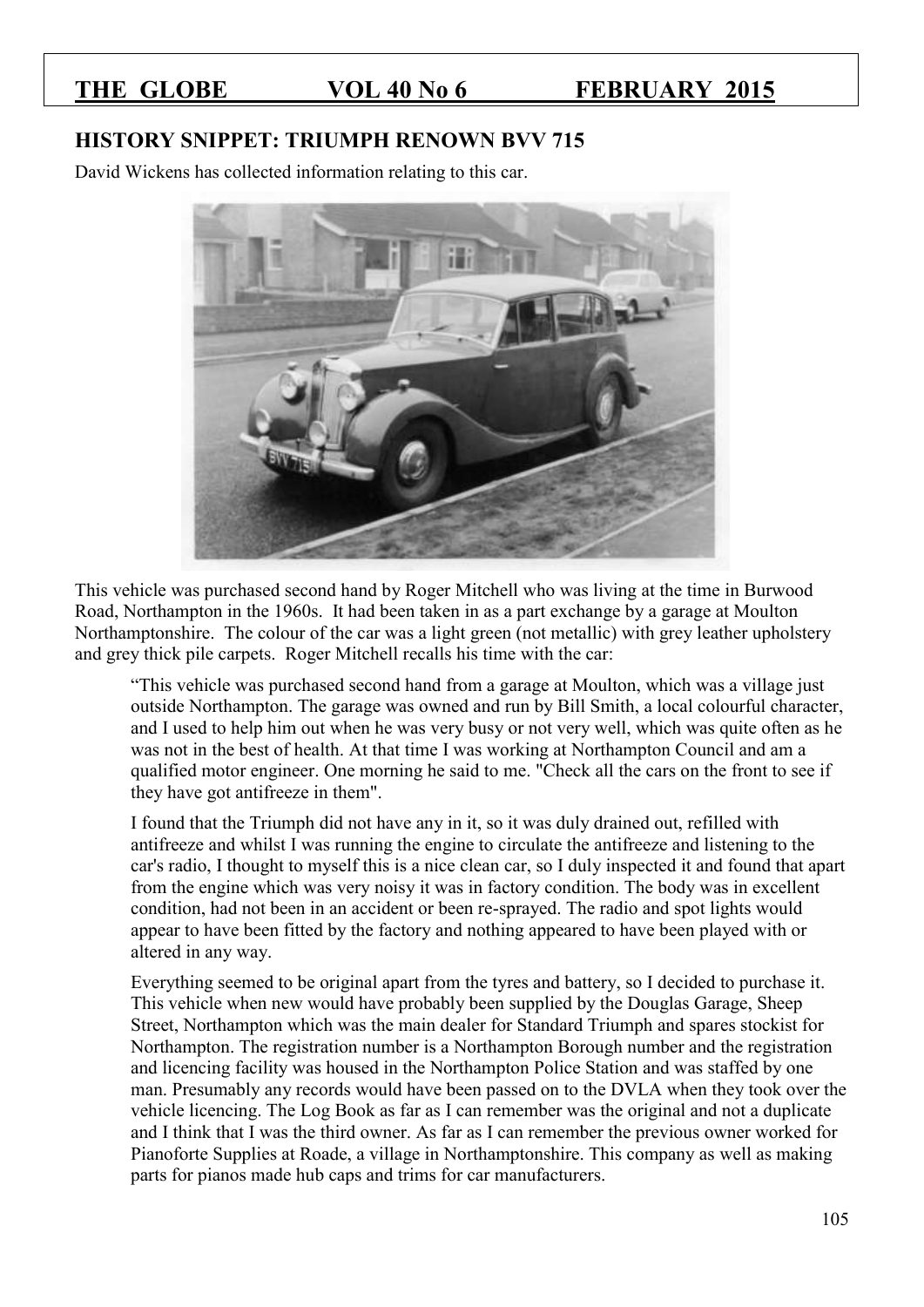The engine was rebuilt using spares from another engine which had a damaged cylinder block. The crankshaft was reground, cylinder liners and the cylinder head changed, new piston rings and new timing chain fitted together with a new clutch plate. The handbrake as I remember required a little attention, but apart from that it was in good condition for its age. The only deviation from the original vehicle that was carried out during my ownership was that the nearside headlamp was converted from single dip to double dip by an electrician that was a friend of mine."

The engine had to be rebuilt and a new clutch plate fitted together with a few minor odds and ends. The headlamps were single dip and had to be rewired to double dip, but were not converted to Lucas 700 units. The car was in daily use for a few years and went from Northampton to Blackpool before the motorways were built. It travelled to Coventry quite a few times and to the west end of London on a regular basis. It was eventually sold to a butcher who worked for Pontins the Butchers in Broadway East, Northampton, and was usually seen standing outside the shop.

Has it survived and is tucked away in a barn somewhere waiting to be discovered or has it been scrapped? If anyone has any information, please contact the magazine.

**\_\_\_\_\_\_\_\_\_\_\_\_\_\_\_\_\_\_\_\_\_\_\_\_\_\_\_\_\_\_\_\_\_\_\_\_\_\_\_\_\_\_\_\_\_\_\_\_\_\_**David Wickens**\_\_\_\_\_\_\_\_\_** 

# **A REPORT ON SUSPENSION WORK**

from Graham Sinagola

Despite my Renown always passing its MOT I was still not happy about the amount of play in the nearside wheel. After removing the wheel I found that the top bush in the vertical link was unscrewing a small amount and the rubber seals were missing.



After removing the fulcrum bolt, which holds the vertical link to the top wishbone, I found that the bush was worn and was now a very loose fit in the link. Having ordered and received new bushes and bolts from the Club I fitted them without too much trouble, apart from screwing in the bush, which, according to the manual, is supposed to be self tapping. I then proceeded to have a look at the bottom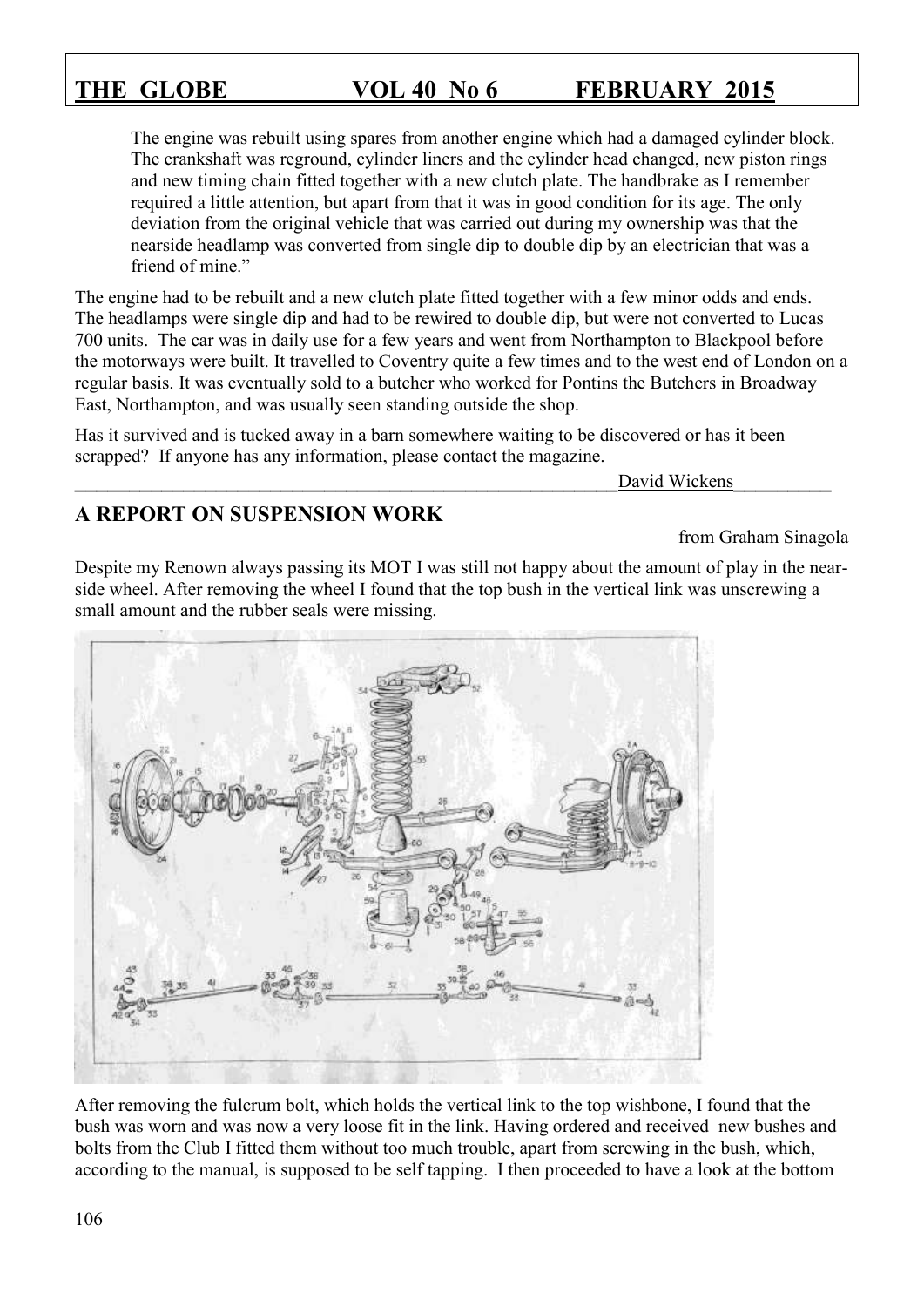bush and fulcrum bolt. They were in an even worse state; the fulcrum bolt was worn completely smooth, most likely due to lack of lubrication, and the bush was also worn and loose. These were changed but again I struggled with the bush and also with getting the new fulcrum bolt to line up with the lower wishbone. It was at this stage, whilst lying on my back and peering up at the bottom of the vertical link that I discovered two hairline cracks in the bush housing; so much for MOT inspections!

A replacement vertical link was ordered, the fulcrum bushes that I had struggled to fit were taken out of the damaged link and the whole lot, which included the wheel hub, was put on my bench so that I could set to work removing the swivel pin. This came out easily with a few taps from a piece of wood and a suitable drift. I again screwed in the two bushes which were extremely tight, being new, necessitating holding the vertical link in a Workmate bench whilst using a pair of Mole grips with a long metal tube attached to them to give extra leverage. The vertical link was then reattached to the hub with the swivel pin, which, fortunately, was not worn, and the whole lot put back on the car, with a huge sigh of relief from a weary amateur mechanic.

One thing I did not mention was the cotter pins which I had some difficulty inserting into their respective holes. They really didn't want to fit. I could have tried tapping them home but they soon become a very tight fit and getting them out again would entail tapping from the other end which can result in damaging their threads if the end of the cotter pin becomes peened over. I found that when tapping them out it's best to try and leave the nut partly on the thread to protect it, and use a broadended punch onto the end of the pin.

I was assured that if the assembly is correctly put together and lined up, and of course the cotter pins are being inserted from the correct side, then the assembly should go sweetly together; so I started over, and eventually it did all marry together.



The photo shows the old vertical link with the bushes and fulcrum bolts. It is easy to see how worn the old fulcrum bolt is. The hairline cracks are marked with chalk.

**IMPORTANT NOTE:** Please be very cautious when undertaking any work on your car, unless you take full responsibility for what you're doing, and you have the necessary level of skill and expertise to be sure that work you undertake on your car leaves it safe and roadworthy. If in doubt, have work done by a properly-qualified professional. The accounts given in any GLOBE article are only the experiences of the Member, and are no substitute for a manual; we are sharing members' ideas and experiences, not offering guidance on what might or might not need doing on your car.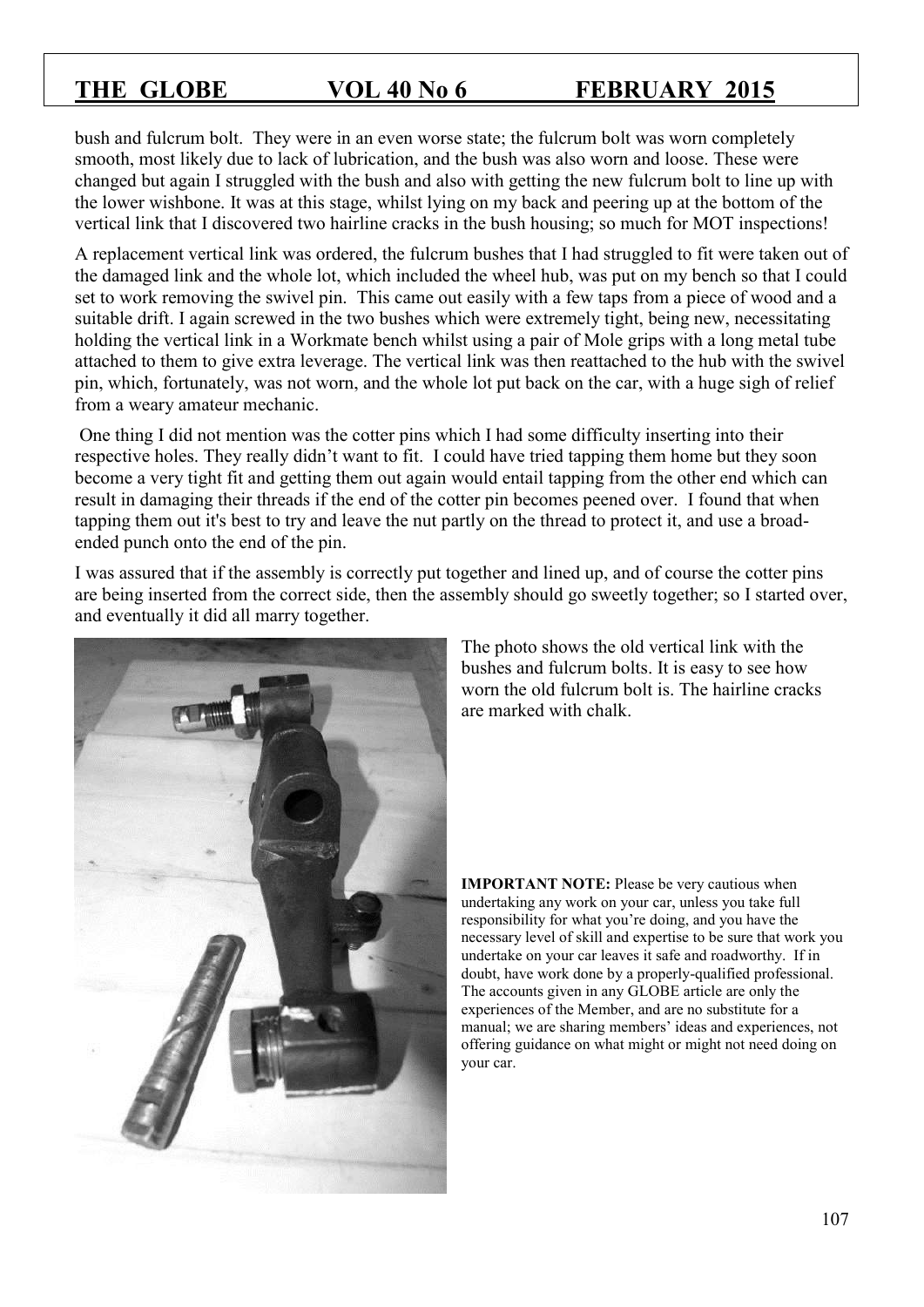# **ITEMS FOR SALE AND WANTED; OFFERS OF SERVICE**

*Advertisers are asked to keep an eye on their advertisements in subsequent issues of the Globe, and to inform the editor when items are no longer for sale, or no longer sought.* 

### *Please Note that there is a similarly-named company, selling Roadster and other spares. To avoid error, please use the contact phone and email details shown in this magazine.*

*TROC offers no guarantee of the bona fides of any advertiser. Members transacting business with any member or non-member do so entirely at their own risk and are recommended to take all normal precautions when doing so. You are strongly recommended to ascertain the suitability of such parts or cars to your requirements.* 

WANTED 2 front over riders, rears would do, for 1950 TDB/C models; to chrome or already chromed. Alan Kormes,

**WANTED: Triumph Renown** - must be mechanically sound. Details to David Morgan on 01436 842952 (Kilgreggan Scotland)

**WANTED** – the following parts for 1954 TDC: aluminium curved internal wheel arch trims x2; aluminium internal trims to floor of door openings – two large shaped ones to front, two shorter ones to rear; metal trim to front door pillar (carries front door striker plate/catch) x2; curved metal door retainers x2 front, x2 rear. Dashboard knob S & H. Bonnet hinges, boot panel hinge. TDC jack and toolkit. Contact Andy Kemp, 25 Heath Road, Alresford, Essex CO7 8DT; phone 01206 825 319.

**FOR SALE:** One wheel (no tyre) DRO 4½" Jx 16" SR; 1 wheel (no tyre) 4"x16". Both have just been powder-coated silver. 2x inner front wings for TDB. Contact Andy Kemp, 25 Heath Road, Alresford, Essex CO7 8DT; phone 01206 825 319.

**FOR SALE – TDC 1080 DL** I currently have a 1952 Triumph Renown for sale. It is not MOT but has been off the road for a couple of years due to time scale. It was a runner when last used. There is some body work required ie rust on bumpers. It would make a good project for someone who would like to give this car some TLC. Details are as follows: colour black, Chassis Number TDC 1080DL, registration MYX 405, Engine Number TDC1274E.

Open to realistic offers only. Contact tel: 01270 668 834, email: [jane-baxter@hotmail.co.uk](mailto:jane-baxter@hotmail.co.uk)

**FOR SALE** TDB 2024 registered NUM 629. No MoT, some work required on bodywork. Good running engine and £400-worth of spares and workshop manual will be included in this reluctant sale. More details from David Jones on 07833 059 154.

**FOR SALE** - The club now has in stock a restored rolling chassis for a TD 1800 Saloon complete with back axle and front suspension, in excellent condition. All enquiries to Chris Hewitt 01483 282140. Also many other parts available.

**FOR SALE, TD spares**, only a few parts left from breaking a complete car. Contact Bob on 01959 533216 (near M25 J4).

**FOR SALE** New dashboards including glove box lids. TDB/C models only. Finished to a high standard and ready for you to apply a veneer of your choice. Also centre instrument panels for these models are available separately. Contact Irving Dalton on 01430 860 833.

**FOR SALE** Pair of alloy door hinge pillars. Contact Irving Dalton on 01430 860 833 or Email [sue@sdalton.plus.com](mailto:sue@sdalton.plus.com)

**FOR SALE**, Rear jacking points for TD and TDA models, £65; RF95 voltage regulators, reconditioned with new parts, £75; Temperature gauge capillary repairs, £65. Postage extra. Keith Gulliford, Tel: 02380 734 832. Email;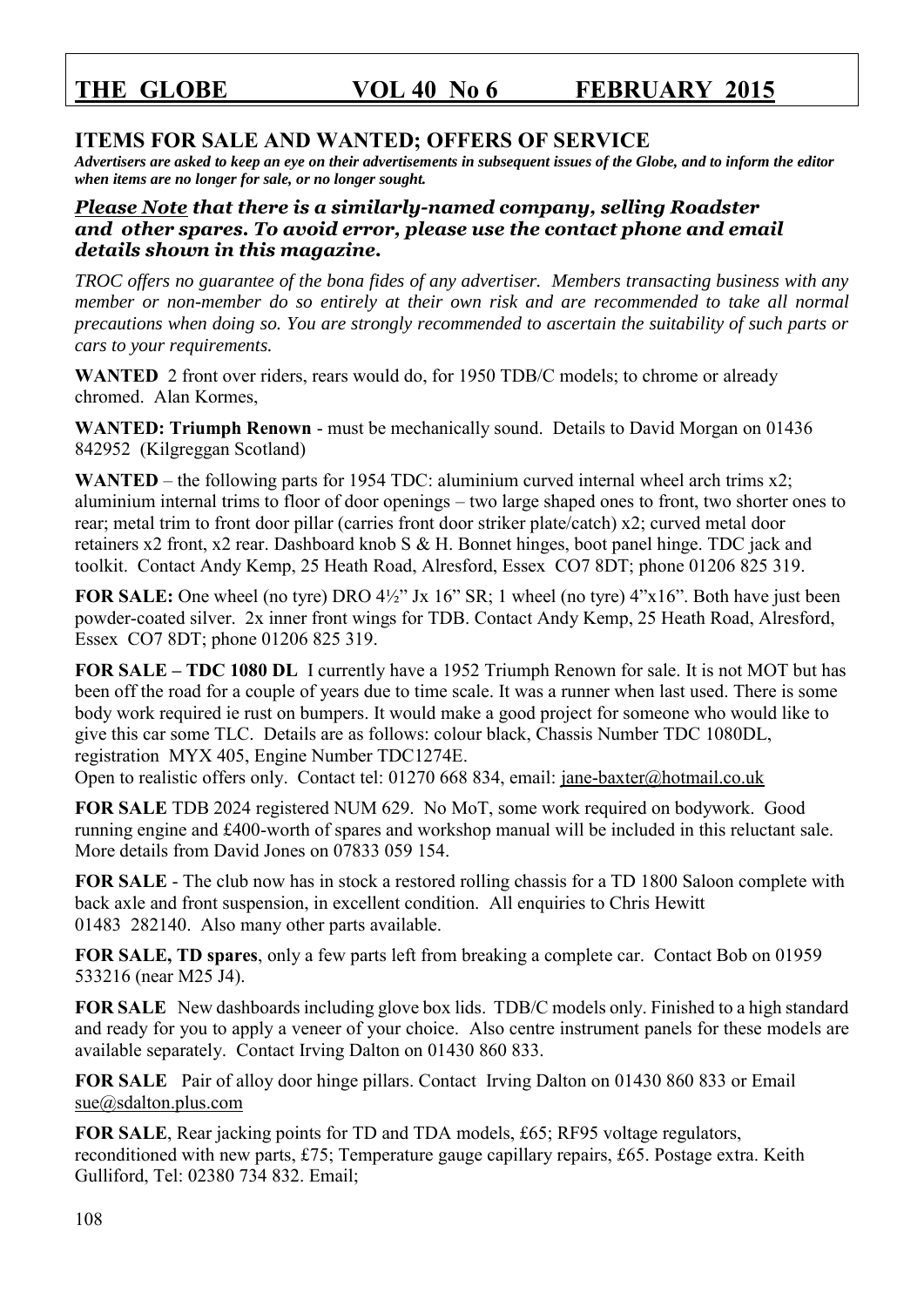**FOR SALE**: 1953 Triumph Renown, mechanically sound, owned for 25 years and in regular use. Longest trip was to Scotland in 2002, reported in the Globe. Reluctant sale, £5,000. Contact Michael Capps, Wisbech in Cambridgeshire, on 01945 464 892. If no reply – please try again later.

**FOR SALE**: two Razoredges, non-runners, for parts, or possible restoration project. Contact 07795 832 027 for details.

### **SPARES FROM TROC FOR THE 1800 ENGINE**

Bob Hobbs has in stock hoses for the 1800 engine as follows; -

- Top hose  $\epsilon$  Top hose  $\epsilon$  Top hose  $\epsilon$  Top hose  $\epsilon$  Top hose  $\epsilon$  Top hose  $\epsilon$  Top hose
- Bottom with heater outlet that can be blanked off  $\qquad 13.75$  P&P extra
- $\bullet$  By pass hose  $\bullet$  By pass hose  $\bullet$  By pass hose
- also, head gaskets.

### **NOW AVAILABLE FROM TROC**

**Workshop manuals for the 1800**, reproduced from an original copy and bound in a flat-opening plastic pocket page ring binder. Available from Tom Robinson at £47.50 plus P&P.

### **WANTED FOR RECONDITIONING**

### **Bell-crank lever and bracket assembly for the Renown**

The Club is short of suitable old units for reconditioning. If you have one on your shelf or from a car you are breaking, please contact Chris Hewitt straight away. Similarly with steering idlers and rear brake cylinders for the 1800 model for reconditioning.

### **Also needed:**

Clutch covers Temperature gauges Outer door and boot handles Clutch centre plates Carburettors Water pumps - all in any condition; contact Bob Hobbs.



### **IF YOU HAVE A FEW QUID TO SPARE…**

This 'barn find' 1961 Ferrari 250 GT California Spider sold in Paris this month for £12,100,000. That's not a typo; yes, it says 12 *million* pounds.

Do remember to check your barns and outbuildings in case you have one tucked away.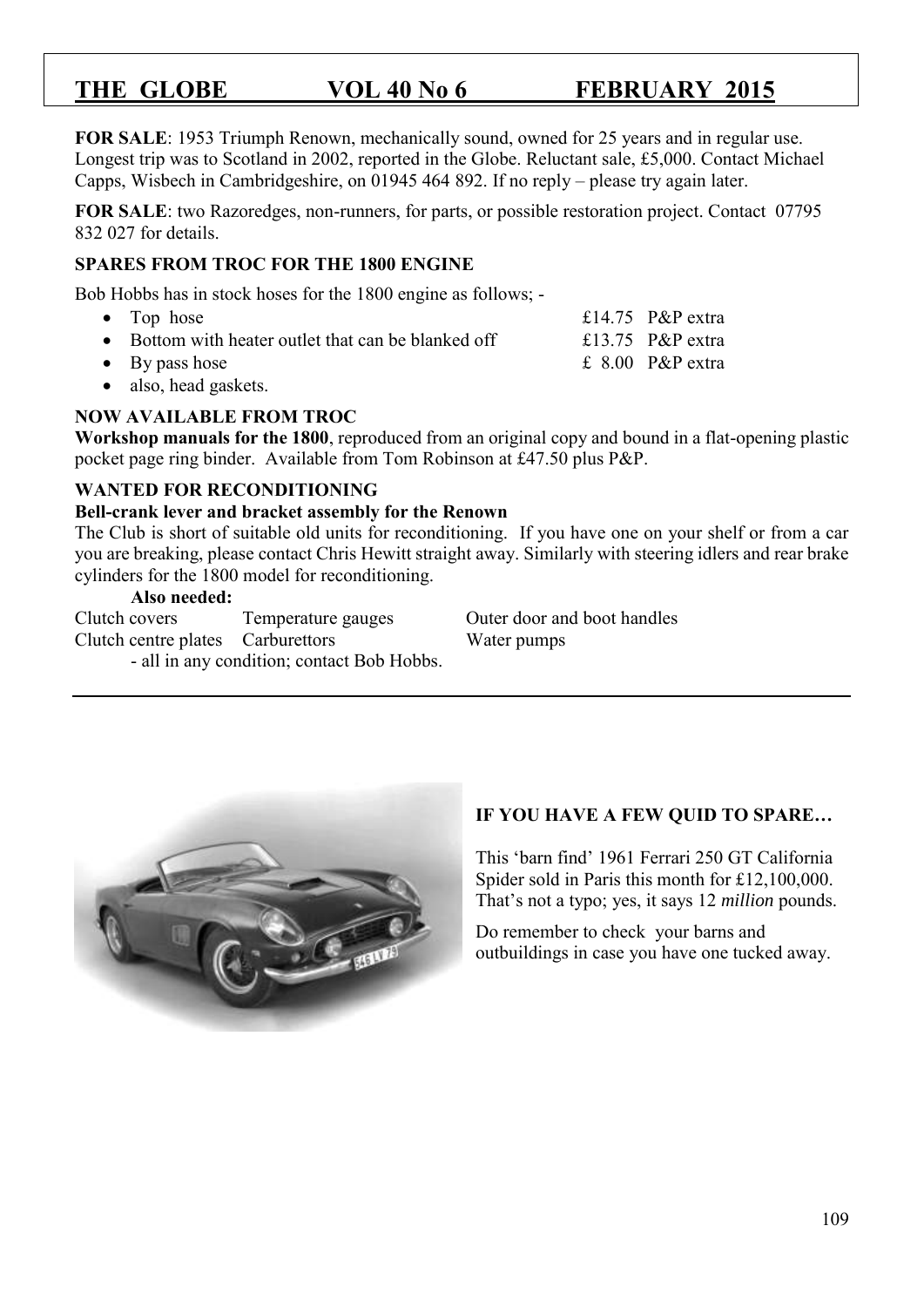# A WINDOW INTO THE ERA WHEN OUR CARS WERE NEW

Malcolm Banyer spotted this historical picture taken in Norwich in the 1950s – it's a Mayflower, not a Renown, I know, but interesting none the less for the ratio of all those cyclists to one car and one motorcycle. Notice the policeman on point duty, waving through the stream of traffic from St Benedict's Street, and holding up those coming from Grapes Hill.



Fifty years later, traffic lights have replaced the policeman, and the benefits of the programme of road widening can be seen.



This 2006 aerial picture (from Google Earth – historical views) is from a higher viewpoint, but pretty well directly above the source of the newspaper photograph. The public toilets on the corner of St Benedict and Grapes Hill can be identified, with their characteristic roundcornered brickwork.

However, the throng of cyclists has disappeared; the dominion of the motor car is established.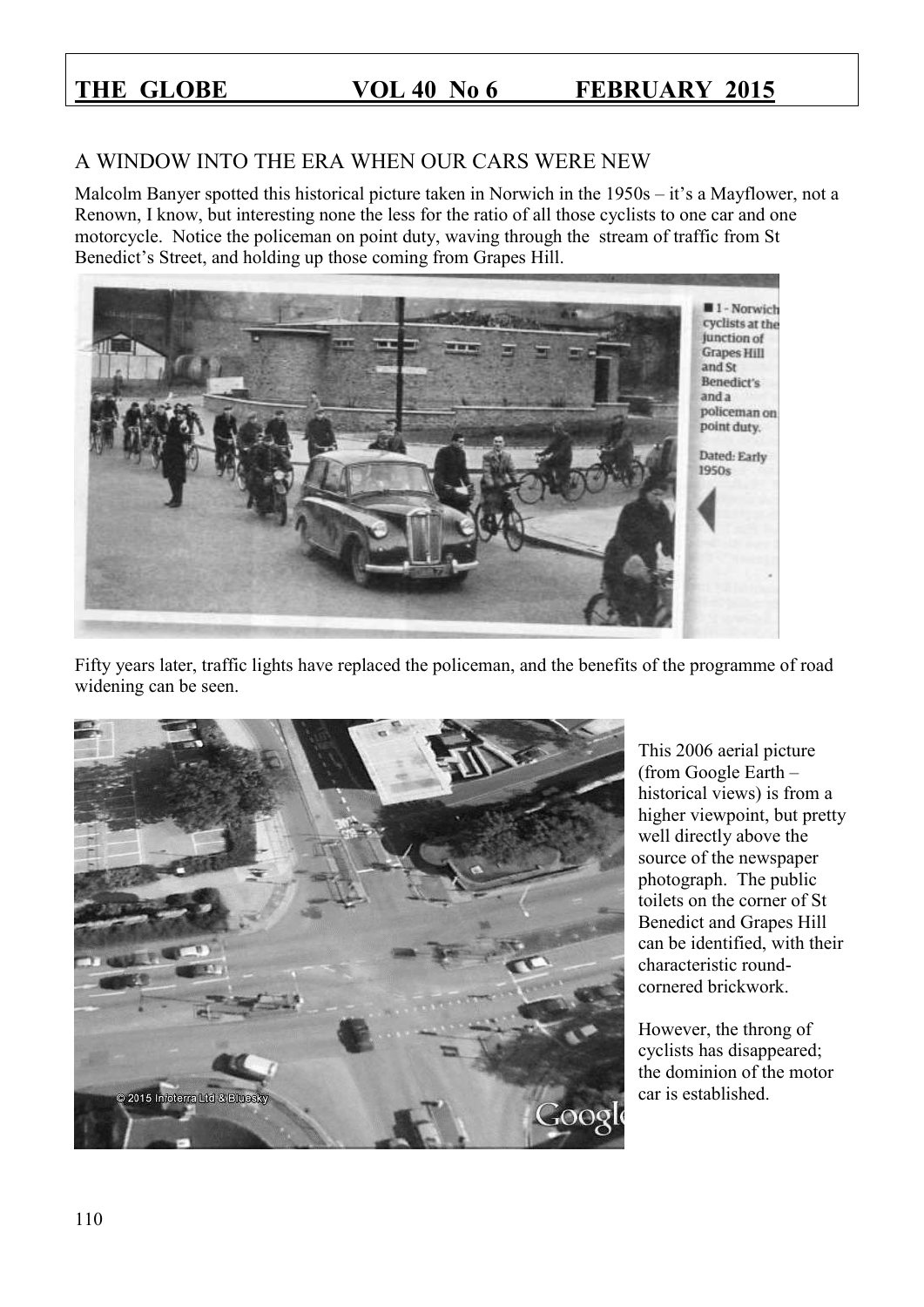

Today: the junction has been further remodelled, and the public toilets are gone. Road markings, which are almost completely missing from the 1950s pictures, now channel and direct traffic movement with greater precision than in 2006.

Pedestrians are crossing safely whilst the traffic lights hold back parts of the traffic stream. The bus lane visible in 2006 has been rerouted, but there is a reserved cycle lane in each direction. No cyclists in sight, however.

### HISTORICAL INSIGHT INTO 1950S DRIVING

In researching this, I stumbled upon a remarkable archive film which is publicly available, taken in 1950, made in preparation and research for the road schemes. It was taken from the passenger seat of a Wolseley 6/80 police car – the flying 'W' of the bonnet mascot is often visible – driven by Sergeant Kemp, Road Safety Off icer. It is an extensive film clip, lasting 15 minutes, and we must presume a busy day, and busy time of day, were deliberately chosen in order to record exactly the nature of Norwich's traffic problems at the time. What makes it so interesting is its ordinariness; other contemporary films might offer us views of the 1950s – but they will have been taken for films or for advertising, and it's often not possible to judge how much the editor's cuts will have coloured the mood of what we see. This is different in that it's simply a hand-held film camera, pointing out from the front passenger seat, and it records what it sees, as the driver tours around Norwich.

To the modern eye, however, the driving and road use is *horrendous!* Vehicles pull out of side turnings right in front of our oncoming vehicle – which is a police car, remember – and pedestrians saunter across the road without troubling to hurry themselves. Our own driver is as bad: passing a parked truck, we see an oncoming double-decker bus, but he pulls out anyway, forcing the bus to slow and wait for him. Women with prams forge across the road through traffic coming from all directions. We slow to allow a lorry to cross ahead of us, and a cyclist follows on behind it, blithely assuming that we'll continue to wait, although it's definitely not his right of way. The concept of 'right of way' is, in fact, scarcely detectable; the rule seems to be that if the piece of road immediately in front of you is empty, then you might as well proceed into it – and any other road users will just have to deal with it. I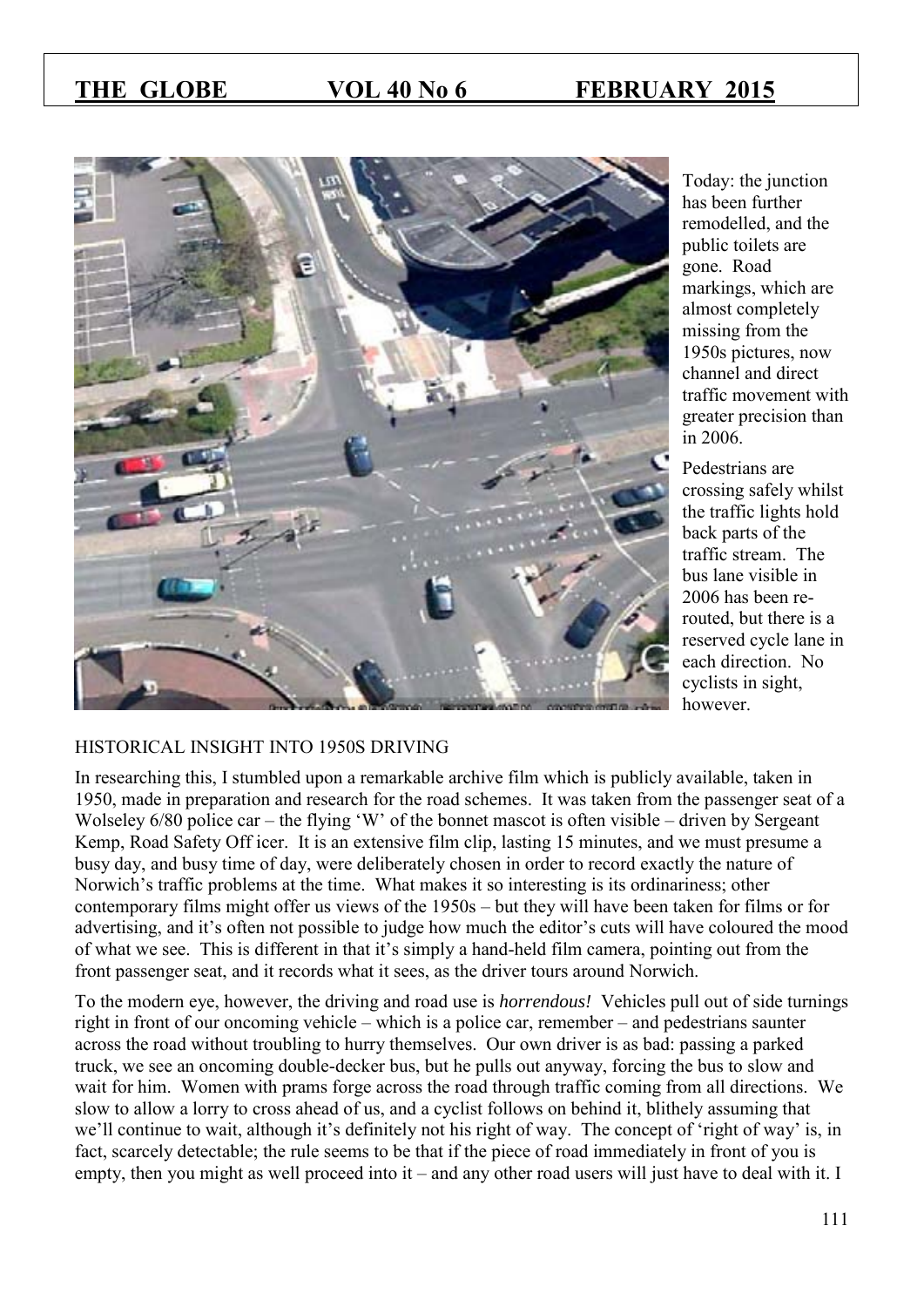watched attentively through the film hoping for any glimpse of a Razoredge, but I believe there are none. Since it was 1950, only TD and TDA models would be likely, or a brand-new TDB, but it seems that none had penetrated as far as Norwich. Keen historians of the period will enjoy spotting other makes and models they recognise, however, and I strongly commend the film to our many bus-spotting enthusiasts, for it offers a rare glimpse of their favourite subjects in everyday action.

Find the film on the internet by typing this URL into the address-box of your browser: <http://www.eafa.org.uk/catalogue/908>. It is part of the extensive East Anglia Film Archive, now managed by the University of East Anglia; and there are many online resources that you may find to be of interest – for example, of trams.

This town drive from 1950 is well worth watching, especially if your age is such that the scenes will take you back to your own youth; personally I was two years of age when this recording was made, not yet really much aware of the outside world, and therefore I get a sense of it all being a little bit before my time. But it's fascinating, none the less. Everyday life in the days when our cars were new; and driving, in the days when pedestrians, lorries and cyclists were the dominant road-users, and car-drivers were still only a new and growing presence, instead of the all-dominating force we have become.

# **BACK COVER PICTURE: FOWLER SHOWMAN'S ROAD LOCOMOTIVE 15653 "RENOWN**" **CU 978**

 $\_$  , and the set of the set of the set of the set of the set of the set of the set of the set of the set of the set of the set of the set of the set of the set of the set of the set of the set of the set of the set of th

David Shulver found this magnificent other 'Renown' to round off the series of namesakes of our cars which was begun in the October issue. It was built in 1920 for showman John Murphy of County Durham. It was fitted with a Thompson and Walton Crane, and both it and its sister-engine Repulse were sent out painted only in grey undercoat, because it was urgently needed for fairground work. They were both supposed to return to the works to be painted, but never did. They were painted blue or black at different times.

In 1920 when travelling in Ripon, a subsidence occurred and the engine fell partly into a cellar. In 1937 the flywheel at the end of the crank sheared off – a terrifying thought, but there is no mention of anyone being injured – and it was towed back to Tyneside Shipyard for repairs. Between and after these adventures it worked for twenty years as a Showman's Engine, and on occasions the fire would be kept in for up to eight days at a time, for transporting the fair, building the new site, and then



providing power for the rides. Its own particular ride was the Proud Peacock scenic ride.

Around 1941 it was used for loading timber in Cumbria. After the war it stood derelict until 1952. However, it has since been restored, and is today often to be seen at steam fairs in Wales and the West Country. There is therefore another opportunity for someone to bag a photograph of a very special pair of Renowns together – if you are at a steam fair with your car, do check the names of the engines!